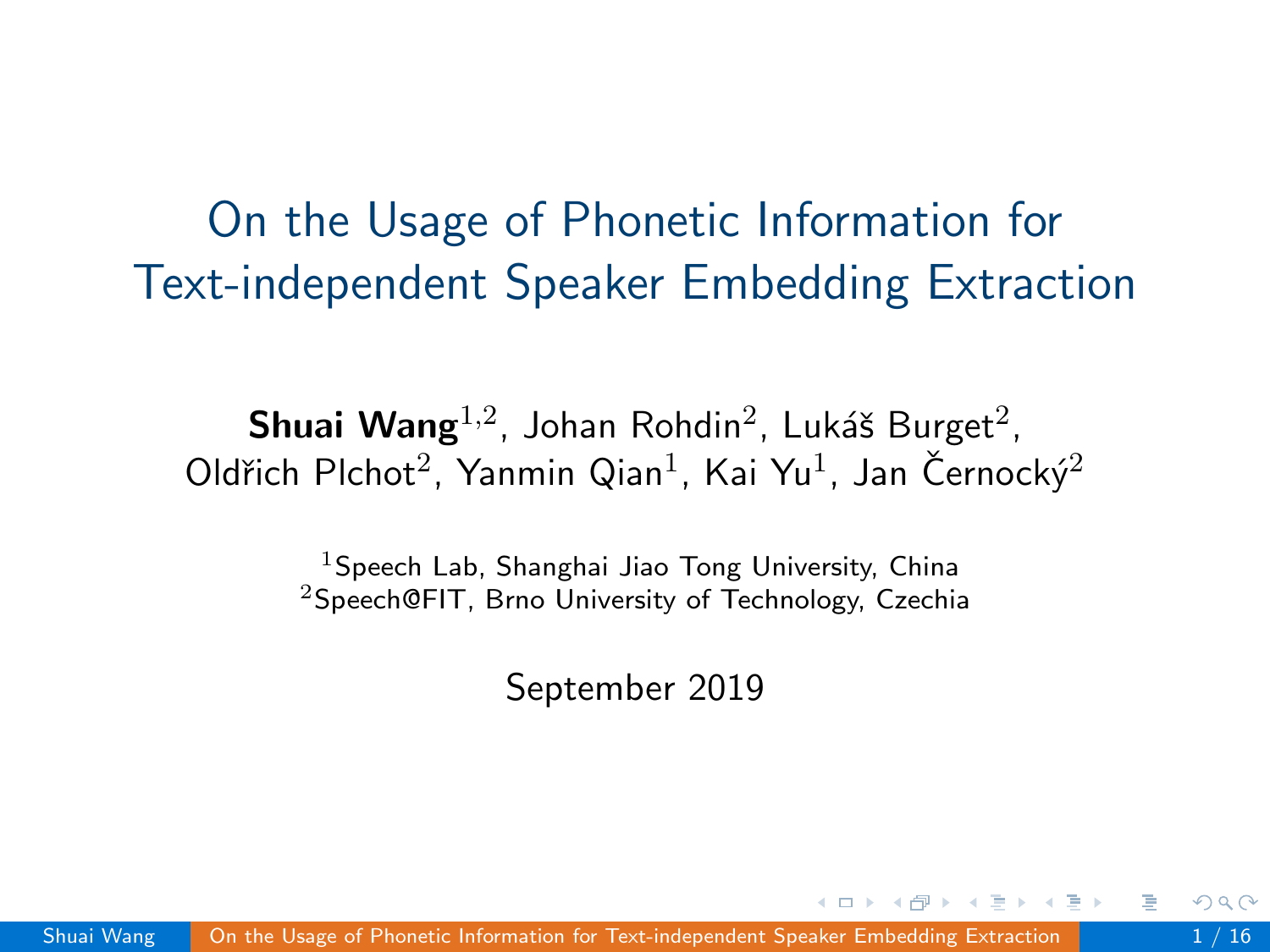#### $\blacktriangleright$  Background

- $\triangleright$  The development of ASR techniques has greatly inspired the SID community
- $\triangleright$  Researchers investigated to incorporate phonetic information for speaker embedding learning

 $\triangleright$  Basic assumption for this paper: Good text-independent speaker embeddings are not expected to be affected by spoken content, it might be helpful to explicitly suppress the phonetic variability in the final embeddings

∢何 ▶ ∢ ヨ ▶ ∢ ヨ ▶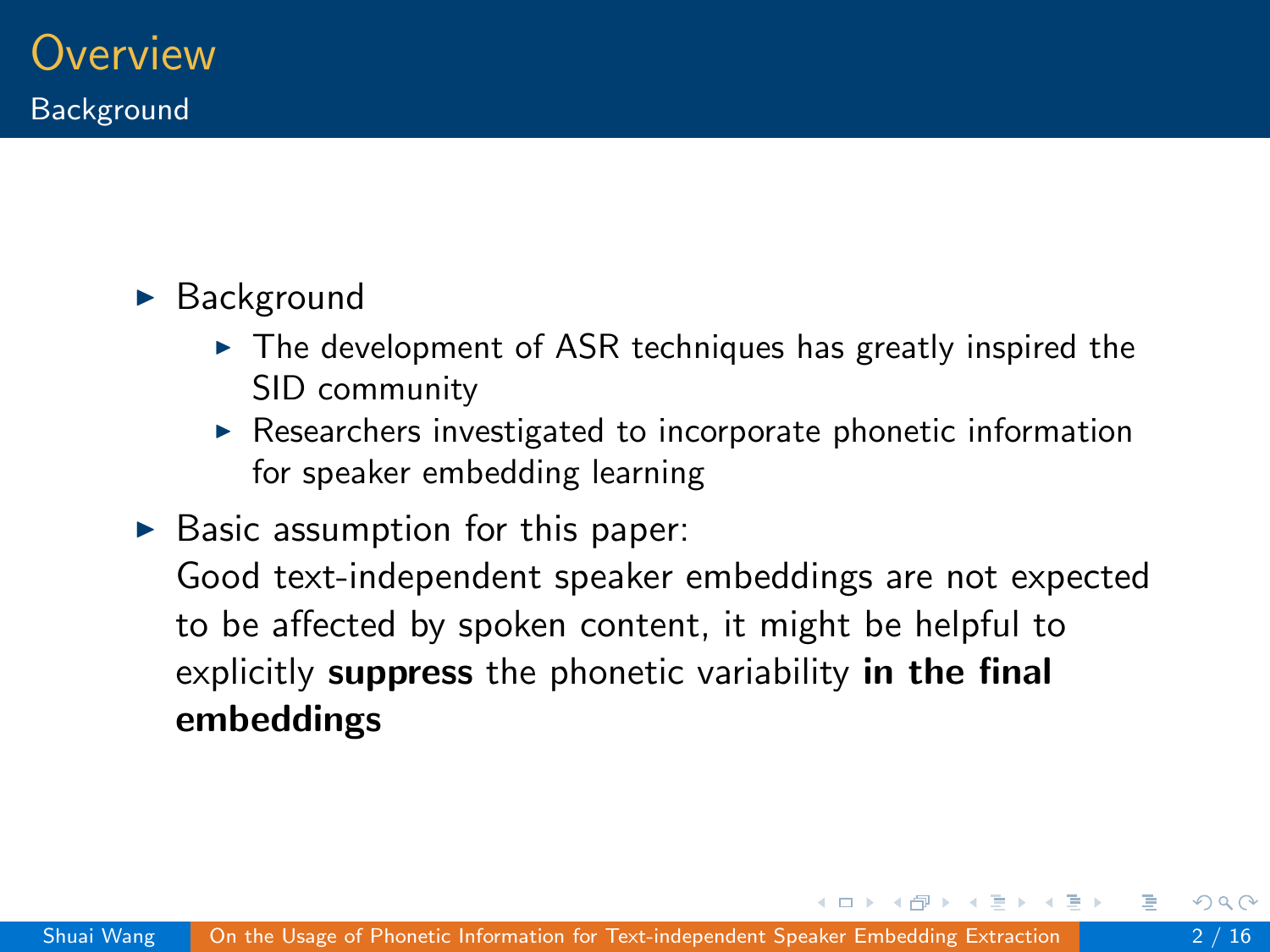### Related work multi-task learning in the d-vector framework $1$



- $\blacktriangleright$  Text-dependent task
- $\blacktriangleright$  Multi-task at the frame-level
- $\blacktriangleright$  Performance improved

Explicitly modeling phonetic information helps the text-dependent speaker verification task, which is intuitive

 $^1$ Liu, Yuan, et al. "Deep feature for text-dependent speaker verification." Speech Communication 73 (2015): 1-13. 4. 17. 18.  $\rightarrow$   $\overline{m}$   $\rightarrow$   $\rightarrow$   $\overline{m}$   $\rightarrow$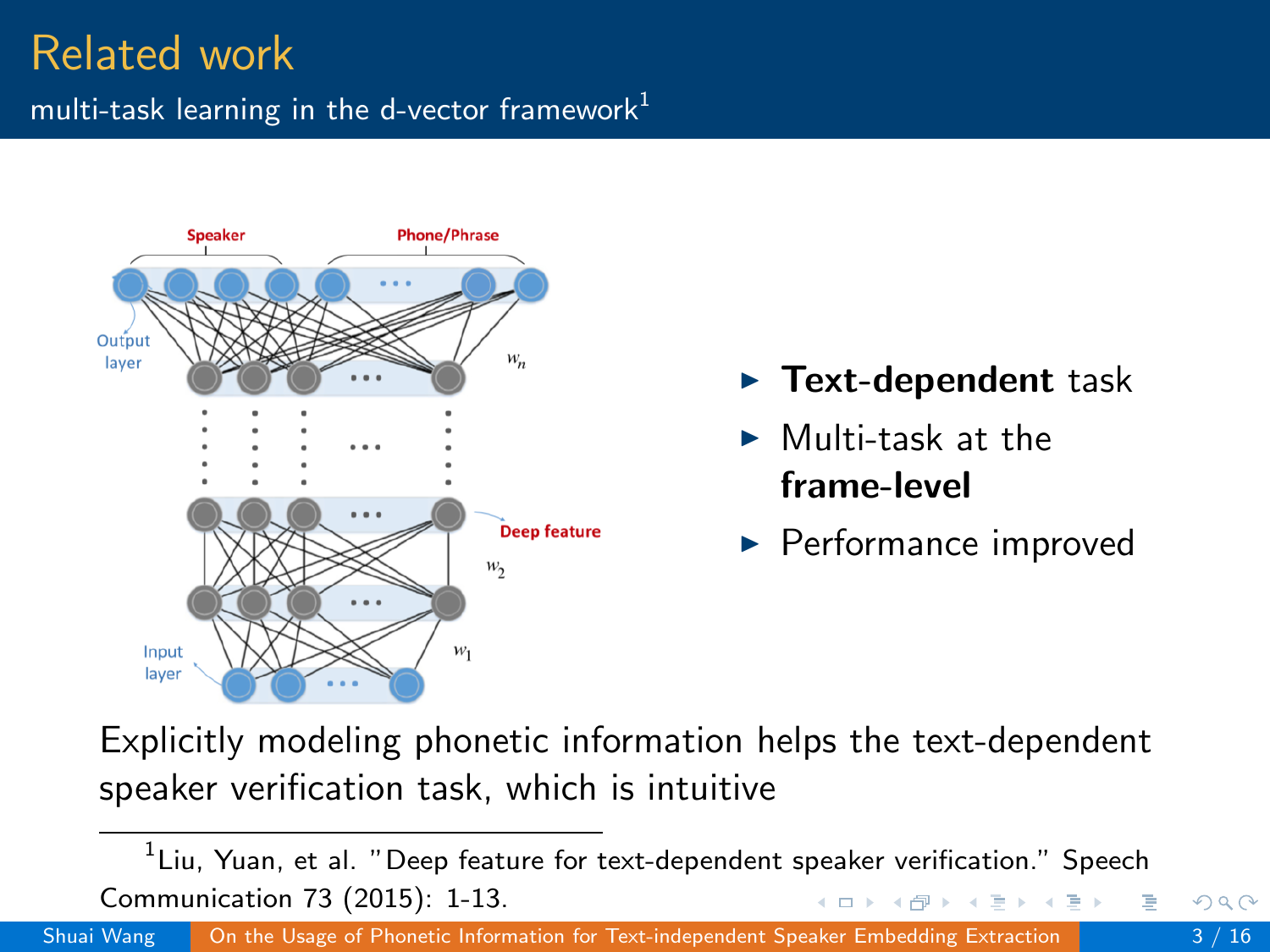

Why explicitly learning phonetic information helps the text-independent speaker verification task? Is it counter-intuitive?

 $^2$ Liu, Yi, et al. "Speaker Embedding Extraction with Phonetic Information." Proc. Interspeech 2018 (2018): 2247-2251.  $-1$   $-1$  $\leftarrow$   $\overline{m}$   $\rightarrow$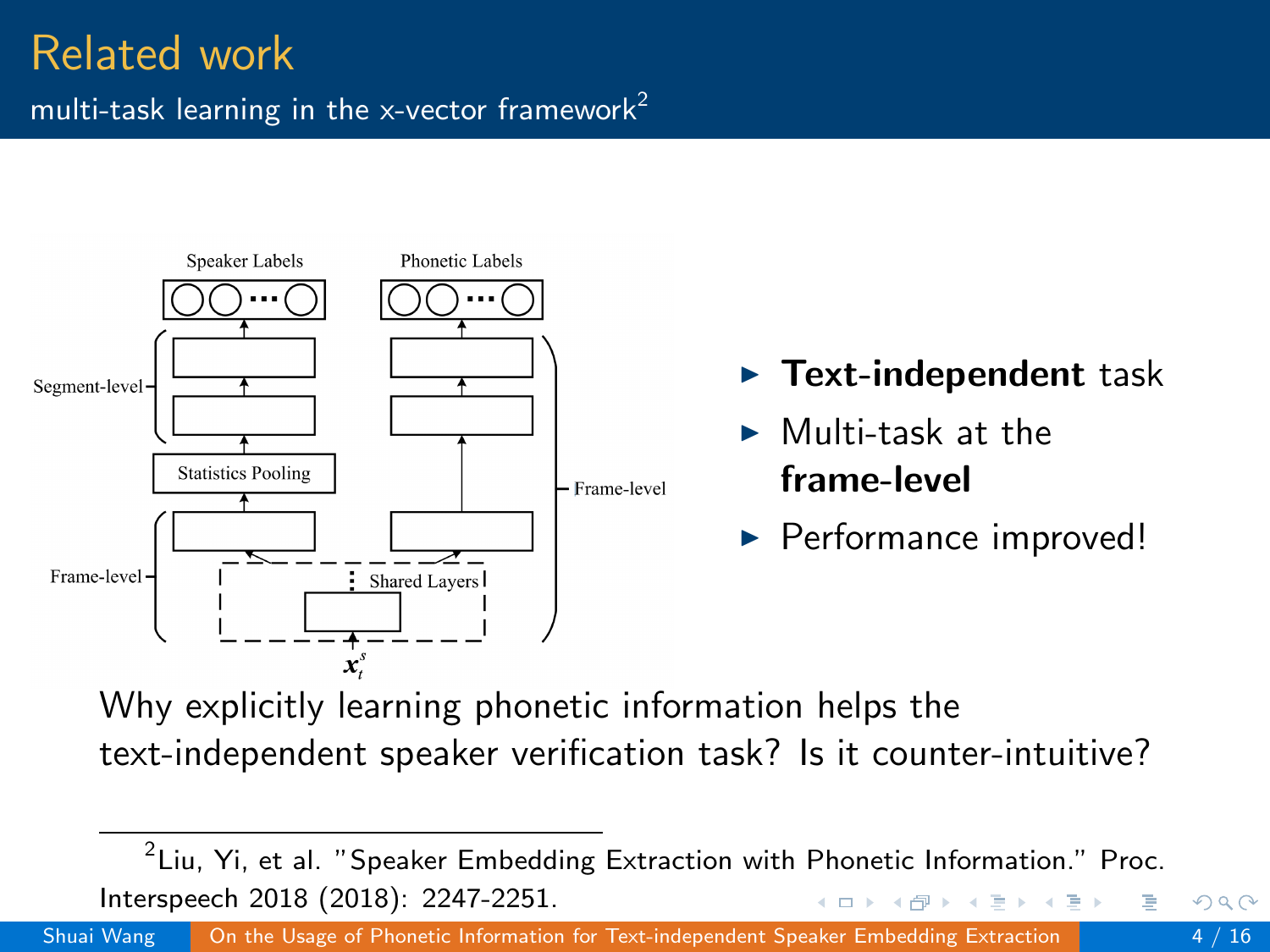# Related work

Speaker invariant training for ASR<sup>3</sup>



- $\blacktriangleright$  Acoustic modelling
- $\blacktriangleright$  Adversarial training suppressing the speaker effect
- $\blacktriangleright$  Performance improved

 $3$ Meng, Zhong, et al. "Speaker-invariant training via adversarial learning." 2018 IEEE International Conference on Acoustics, Speech and Signal Processing (ICASSP). IEEE, 2018.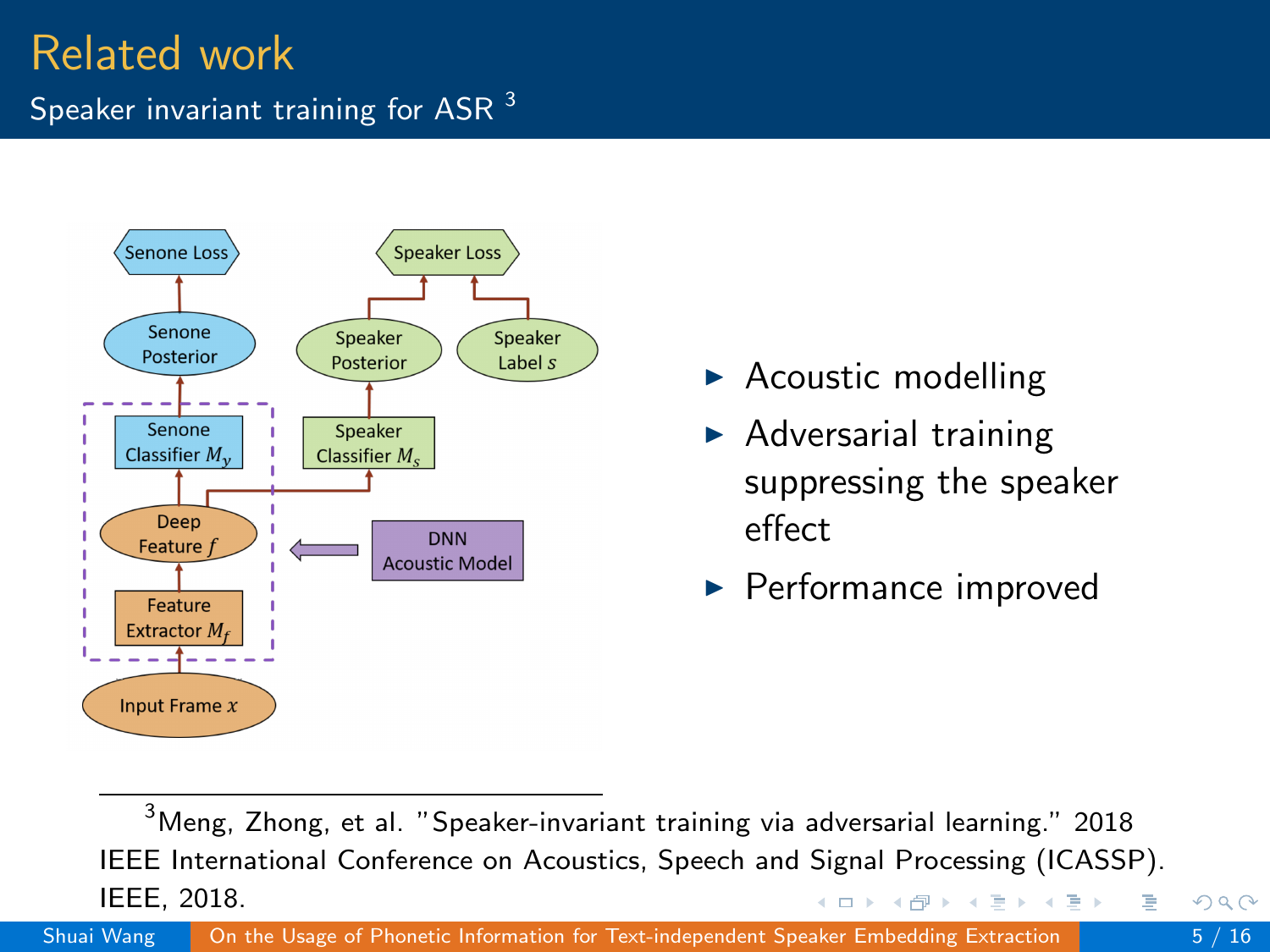What will happen if we train a speaker classifier, while making it unable to discriminate different phoneme classes?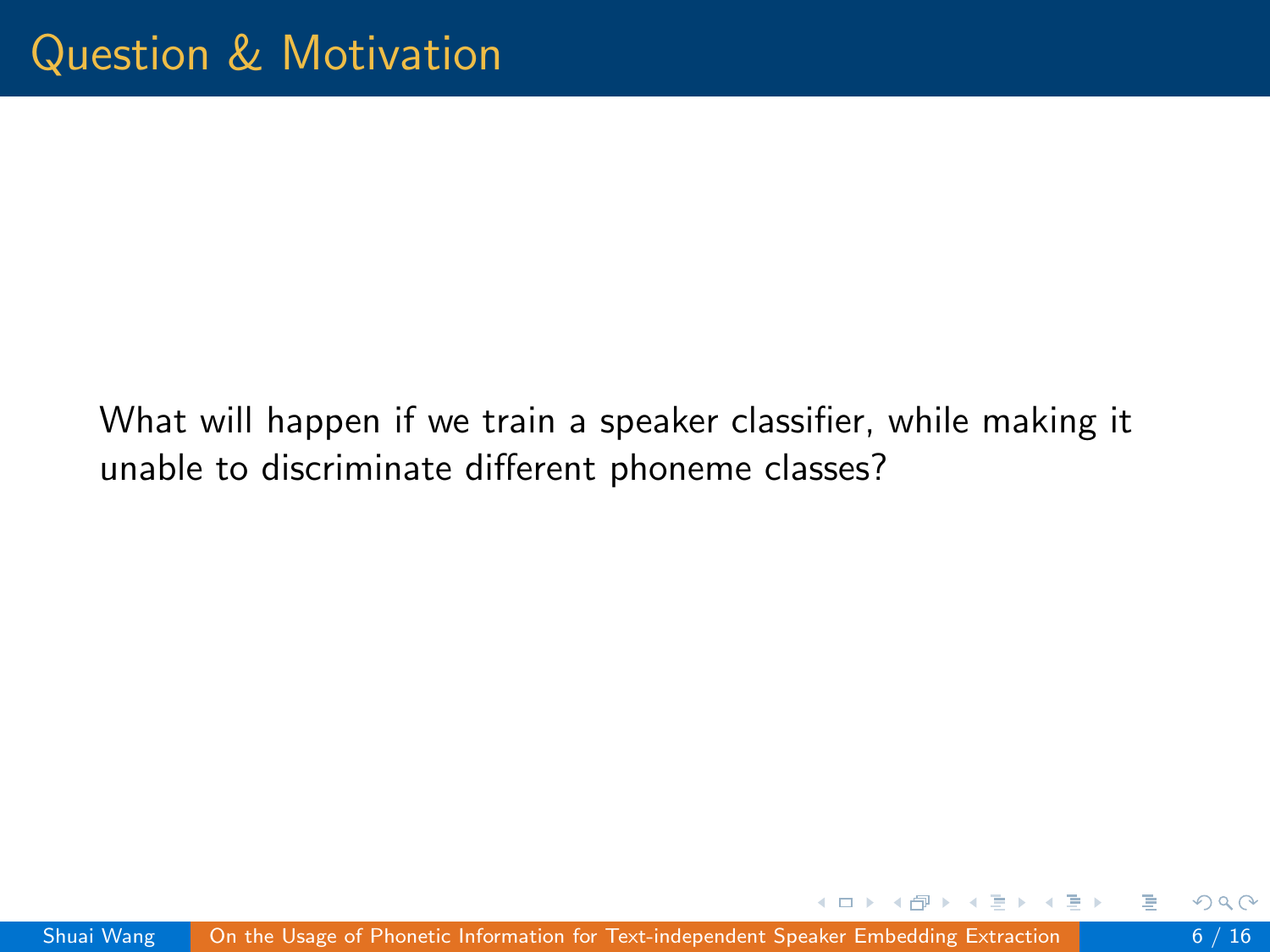Explicitly suppress the phonetic information in speaker embedding

- $\triangleright$  Consider speaker classification as the primary task and phoneme classification as the secondary task
- $\triangleright$  Multi-task aims to minimize the classification loss of both tasks
- $\blacktriangleright$  In adversarial training, the goal is to minimize the speaker classification loss and mini-maximize the phoneme classification loss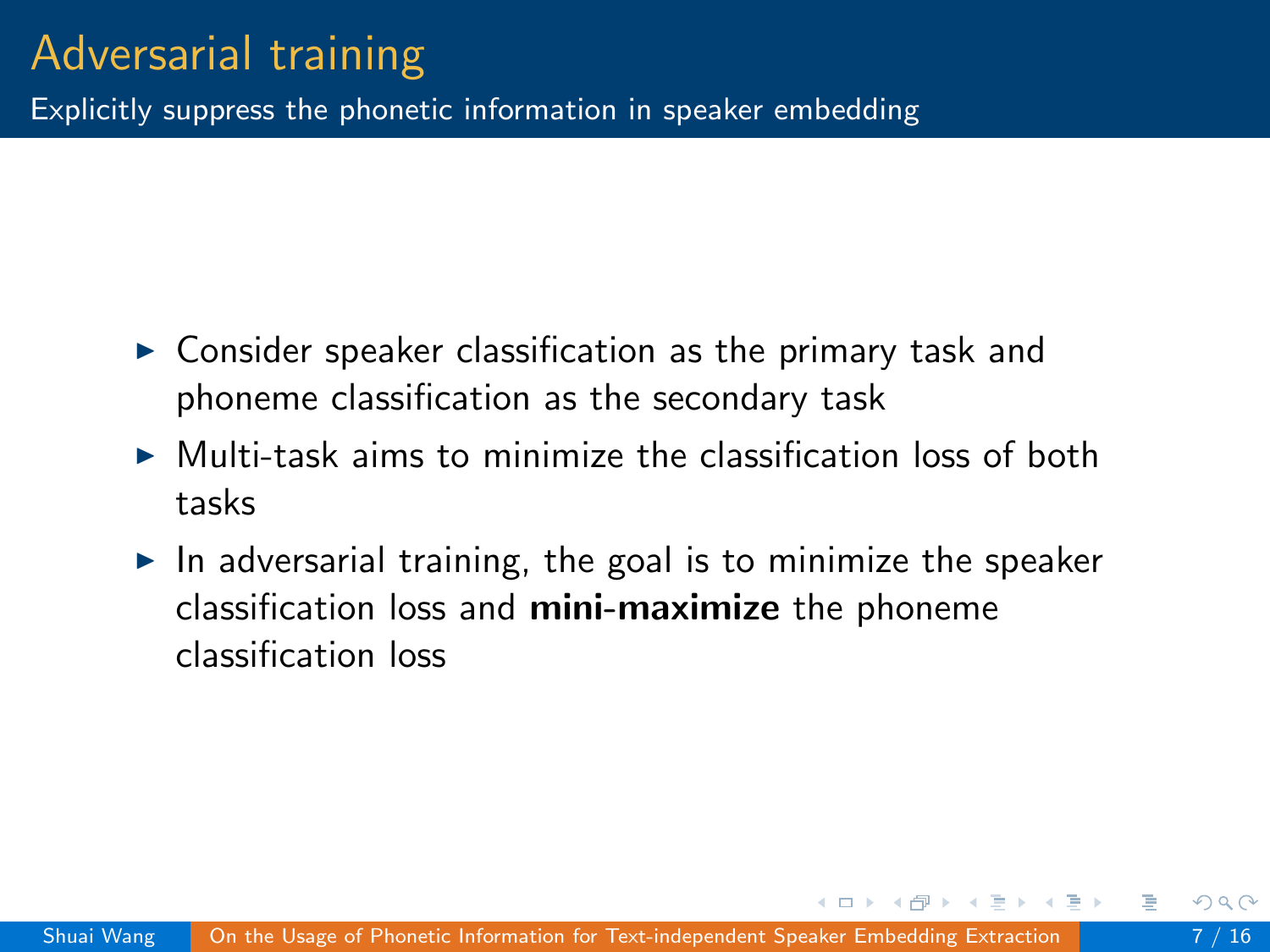### Frame-level multi-task/adversarial training



$$
\mathcal{L}_s = \text{CE}(M_s(M_f(\mathbf{X})), \mathbf{y}^s)
$$

$$
\mathcal{L}_p = \frac{1}{N} \sum_{i=1}^N \text{CE}(M_p(M_f(\mathbf{x}_i)), \mathbf{y}_i^p)
$$

$$
\mathcal{L}_{total} = \mathcal{L}_s + \mathcal{L}_p
$$

イロト イ押ト イミト イミト

 $\Omega$ 

э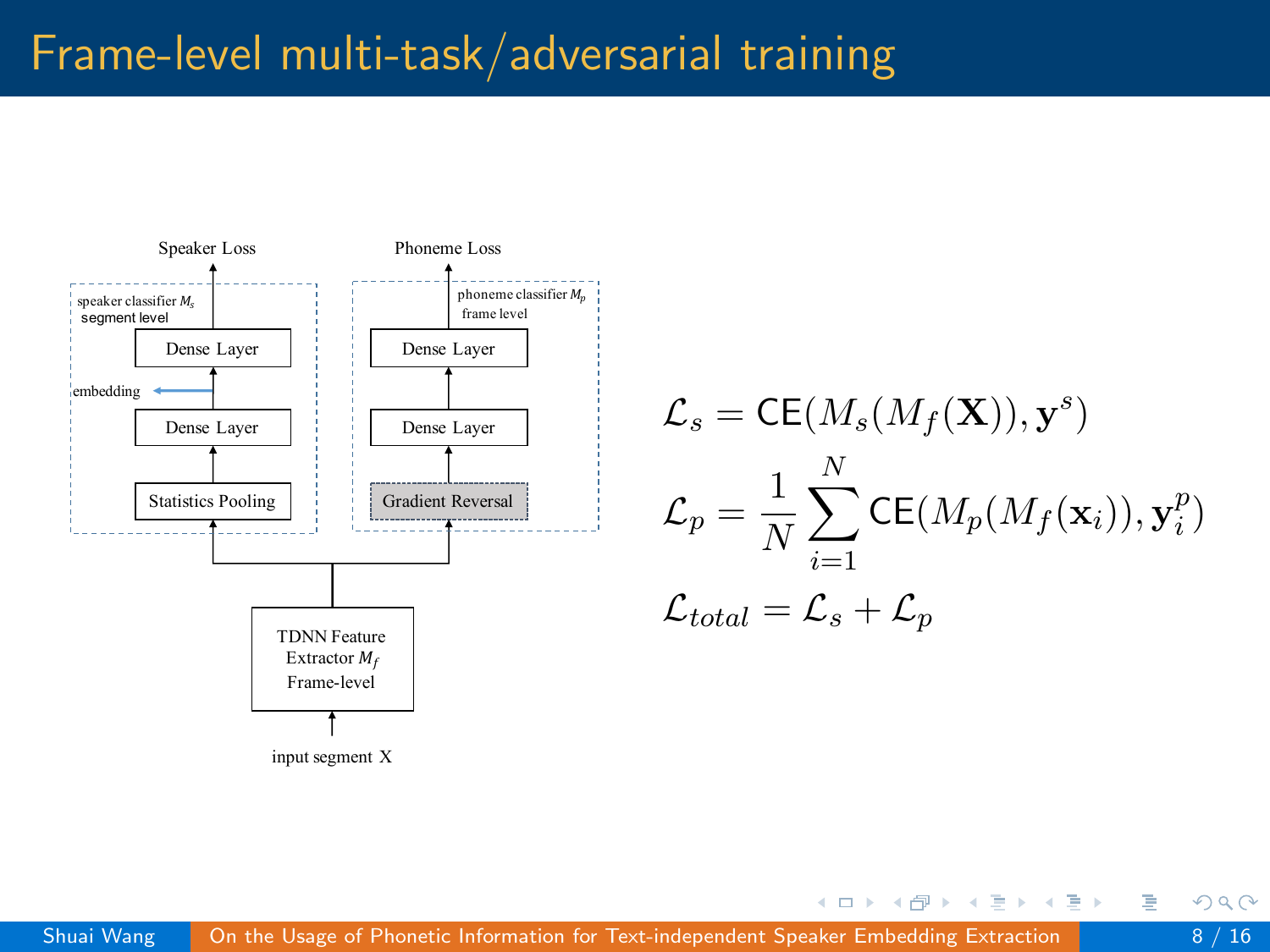Problems and possible reasons

However, we observe a big performance degradation for the frame-level adversarial training

- $\triangleright$  Granularity might be the problem, it's harder to remove fine-grained information from coarse-grained information
- $\triangleright$  What will happen if we do both tasks at the same granularity?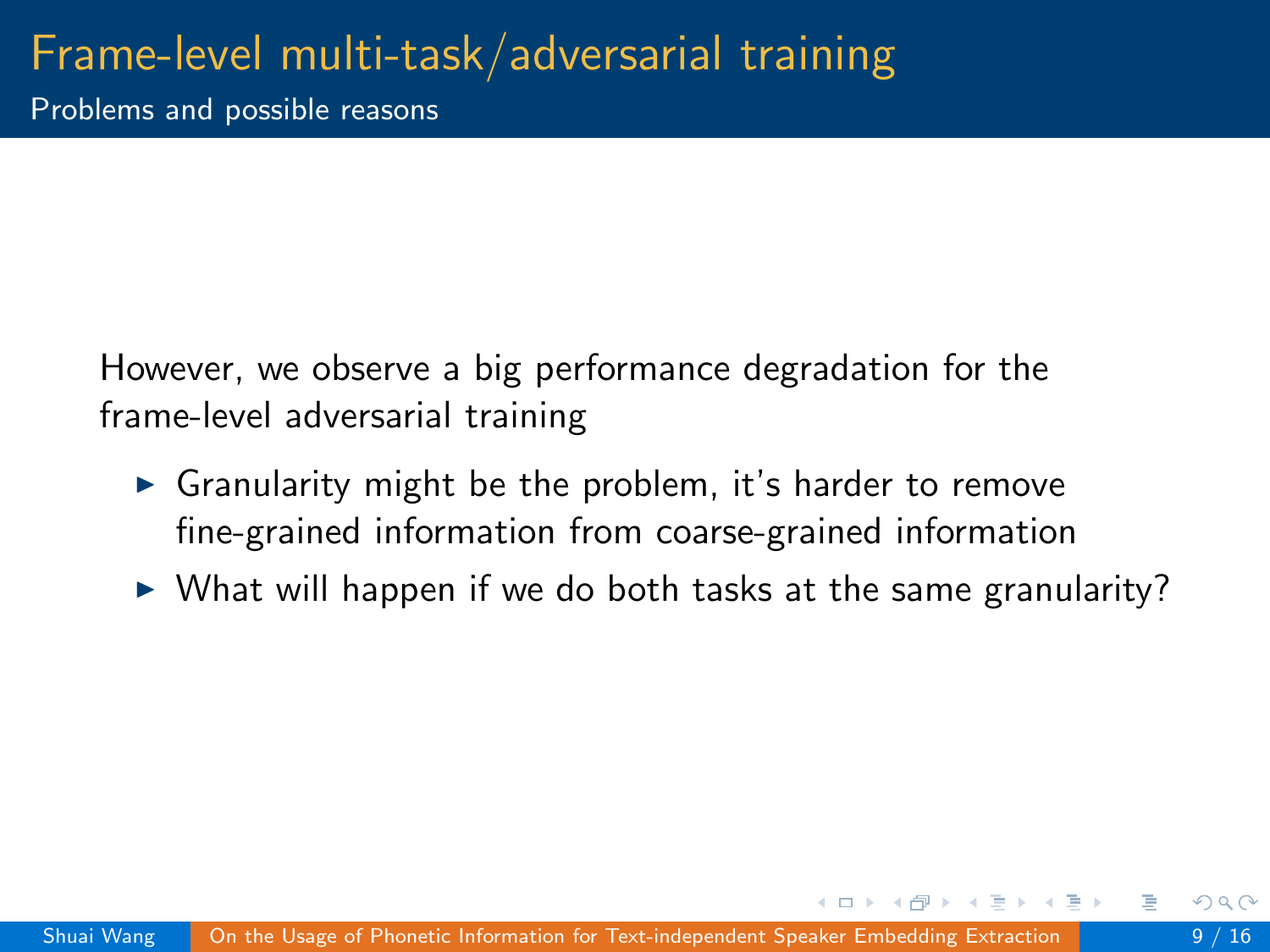# Segment-level multi-task/adversarial training



$$
\mathcal{L}_s = \text{CE}(M_s(M_f(\mathbf{X})), \mathbf{y}^s)
$$

$$
\mathcal{L}_p = \text{CE}(M_p(M_f(\mathbf{x}_i)), \mathbf{y}^p)
$$

$$
\mathcal{L}_{total} = \mathcal{L}_s + \mathcal{L}_p
$$

Question: How to represent  $y^p$ 

イロト イ押ト イミト イミト

э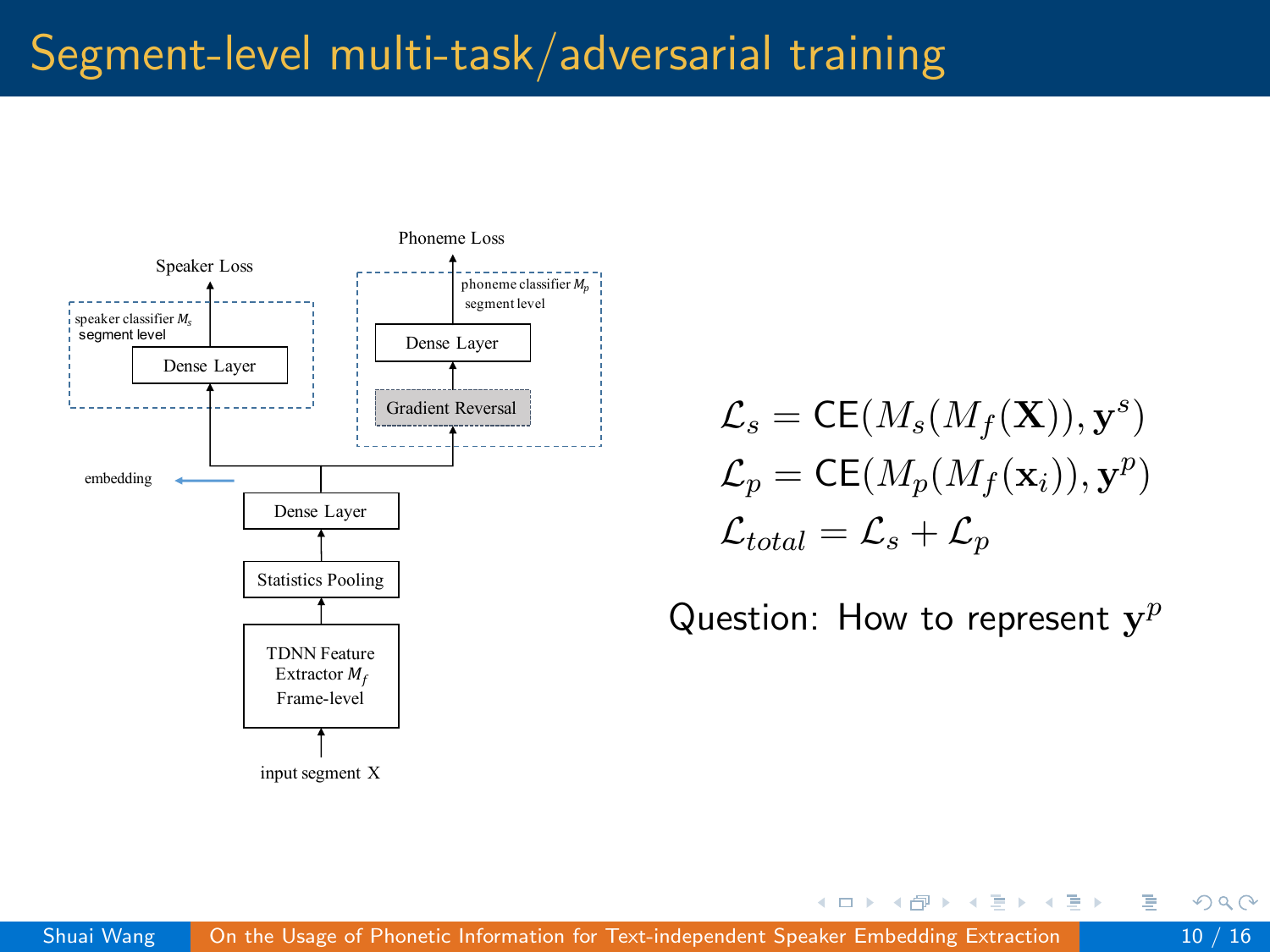## Segment-level multi-task/adversarial training

"Normalized histogram": represent phoneme information at the segment level

For a given segment x with N frames, the corresponding segment-level phoneme label  $\mathbf{y}^p$  is represented as

$$
\mathbf{y}^p = \{y_1, y_2, \dots, y_C\}
$$

$$
y_c = \frac{N_c}{N}
$$

where C is the size of the chosen phoneme set.  $N_c$  denotes the number of occurrences of the  $c$ -th phoneme in  $x$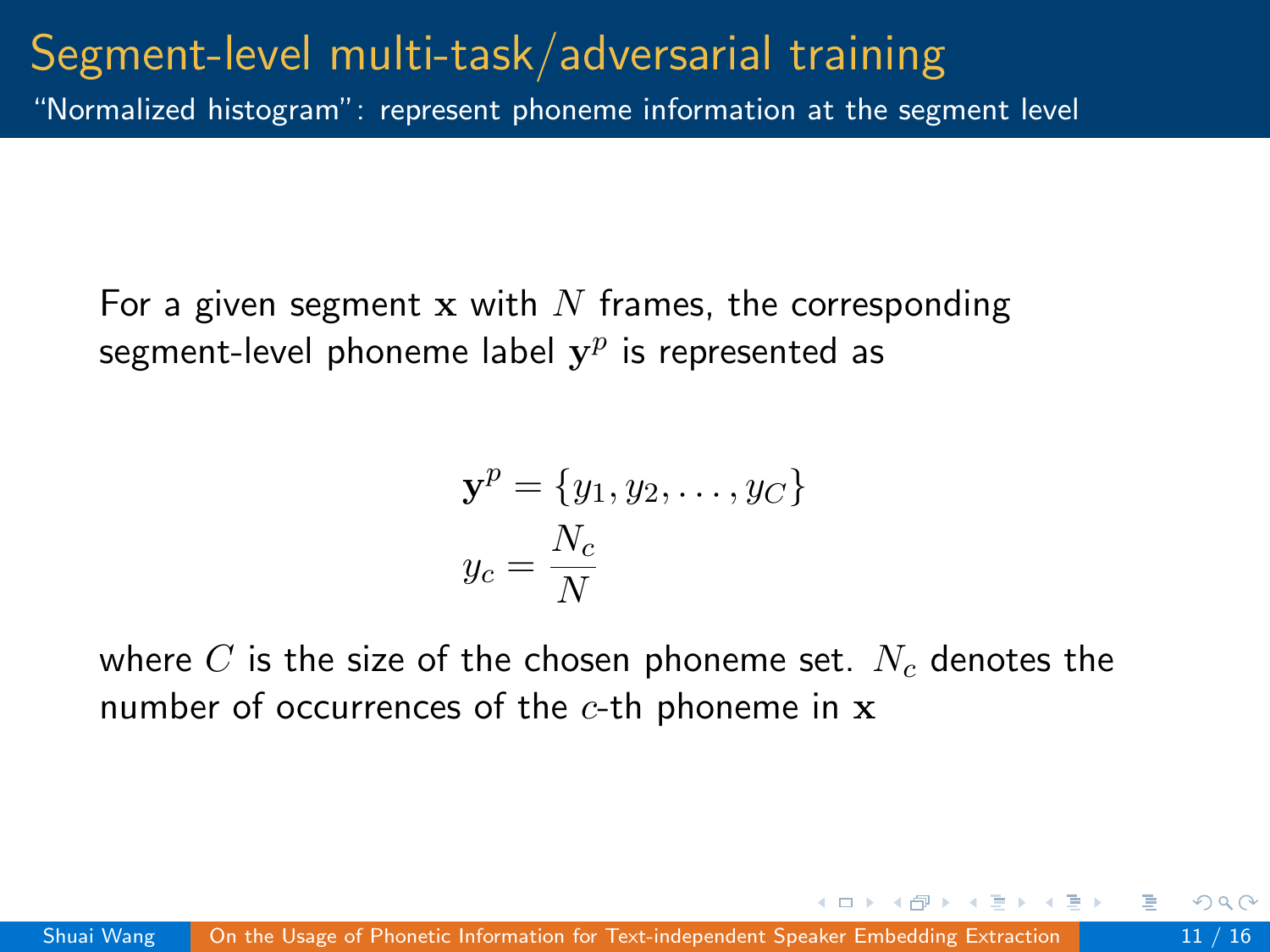### **Dataset** Training data: Voxceleb1 Dev + Voxceleb2 Dev

### Evaluation data:

Voxceleb1 Eval

### Speaker Embedding Extractor

All speaker embedding systems are based on the TDNN x-vector

#### Phoneme recognizer

- $\blacktriangleright$  The phoneme labels are generated from a phoneme recognizer
- $\blacktriangleright$  166 classes: position-dependent phonemes  $+$  SIL and NOISE nodes
- $\blacktriangleright$  Training follows official Kaldi Tedlium speech recognition recipe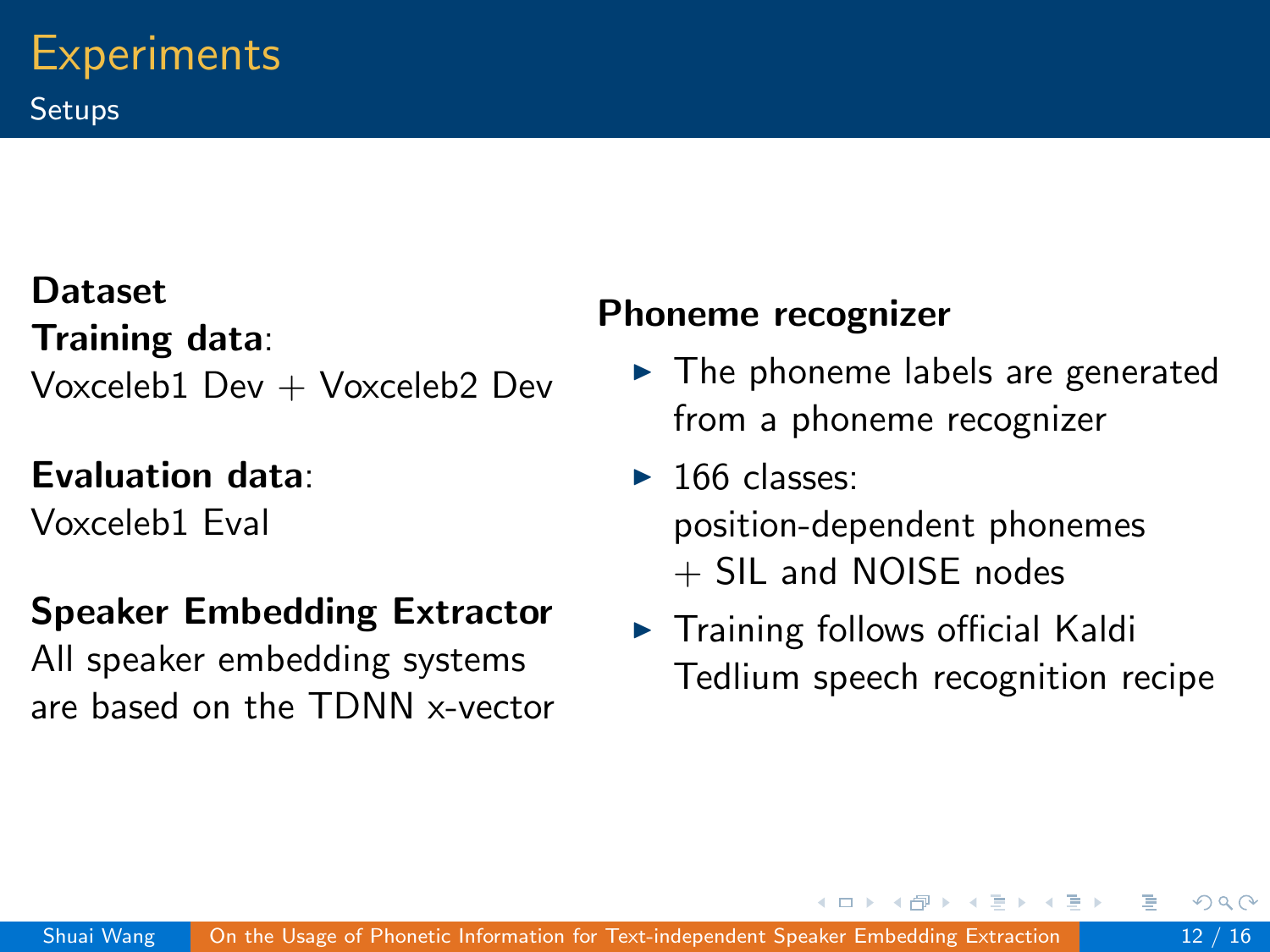Table: Systems combining frame-level phonetic information, FRM-MT and FRM-ADV denote two systems trained using multitask or adversarial objectives, with or without the gradient reversal layer, respectively

| <b>System</b>     | $EER(\% )$ | $minDCF_{0.1}$ |
|-------------------|------------|----------------|
| x-vector baseline | 3.73       | በ 192          |
| FRM-MT            | 3.38       | 0.180          |
| FRM-ADV           | 5 24       | 0.269          |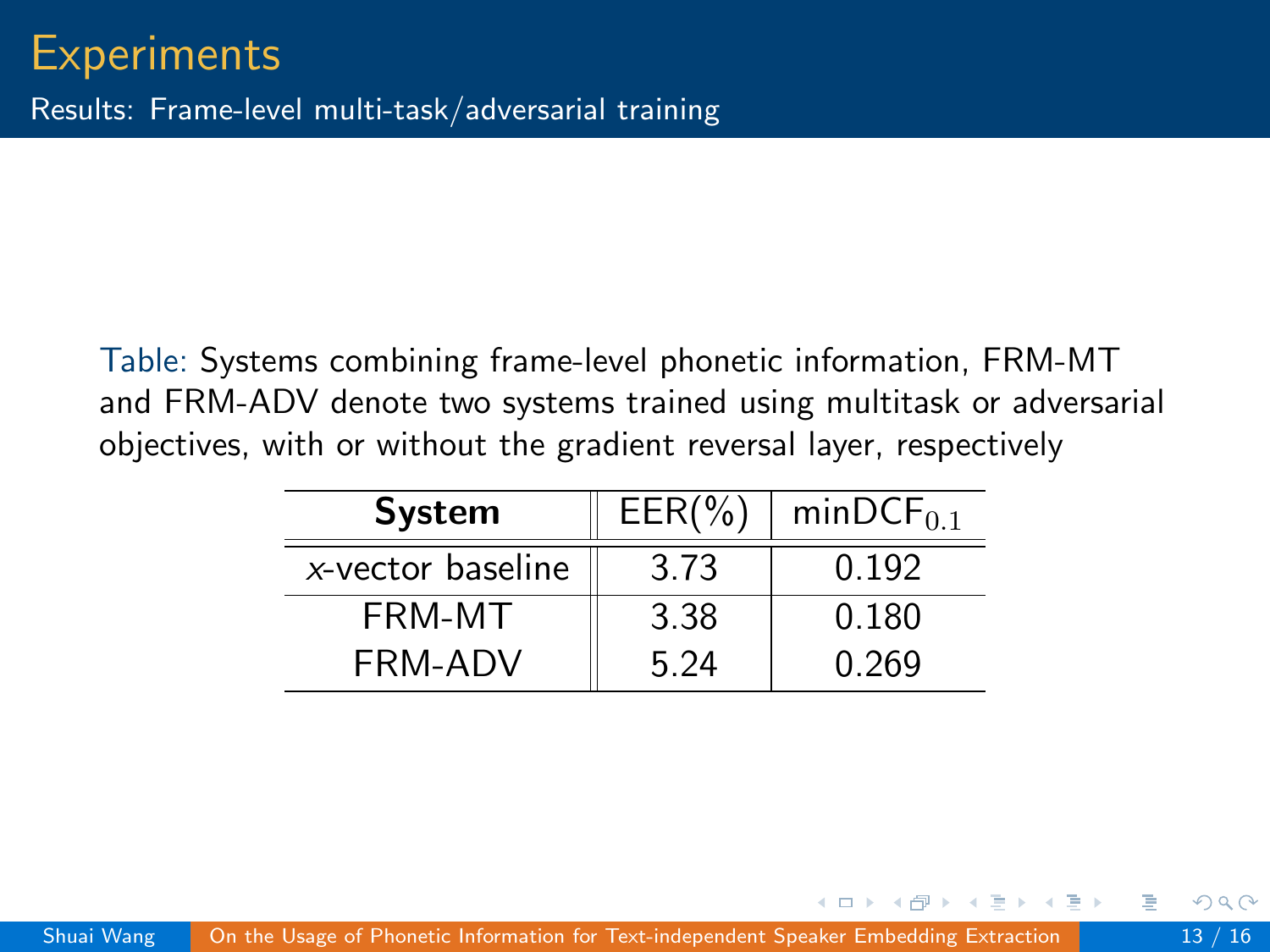Table: Systems combining segment-level phonetic information, SEG-MT and SEG-ADV denote two systems trained using multitask or adversarial objectives, with or without the gradient reversal layer, respectively

| <b>System</b>     | $EER(\% )$ | $minDCF_{0.1}$ |
|-------------------|------------|----------------|
| x-vector baseline | 3.73       | 0.192          |
| SEG-MT            | 3.71       | 0.175          |
| SEG-ADV           | 3.35       | 0.159          |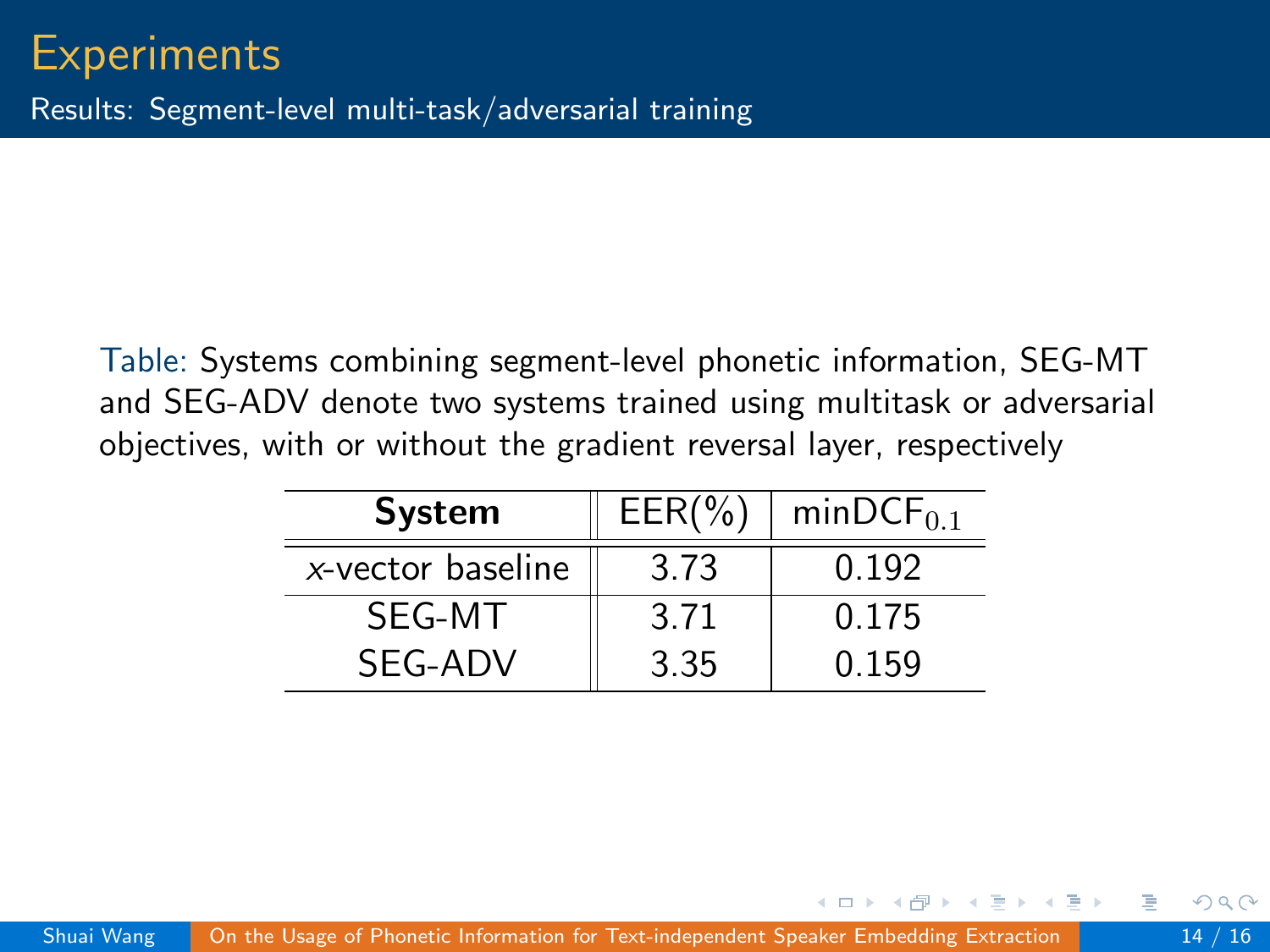Table: Systems combining frame-level multitask and segment-level adversarial learning

| <b>System</b>      | $EER(\% )$ | $minDCF_{0.1}$ |
|--------------------|------------|----------------|
| x-vector baseline  | 3.73       | 0.192          |
| FRM-MT             | 3.38       | 0.180          |
| SEG-ADV            | 3.35       | 0.159          |
| $FRM-MT + SEG-ADV$ | 3.17       | 0.163          |

э

A + + = + + = +

 $\leftarrow$   $\Box$